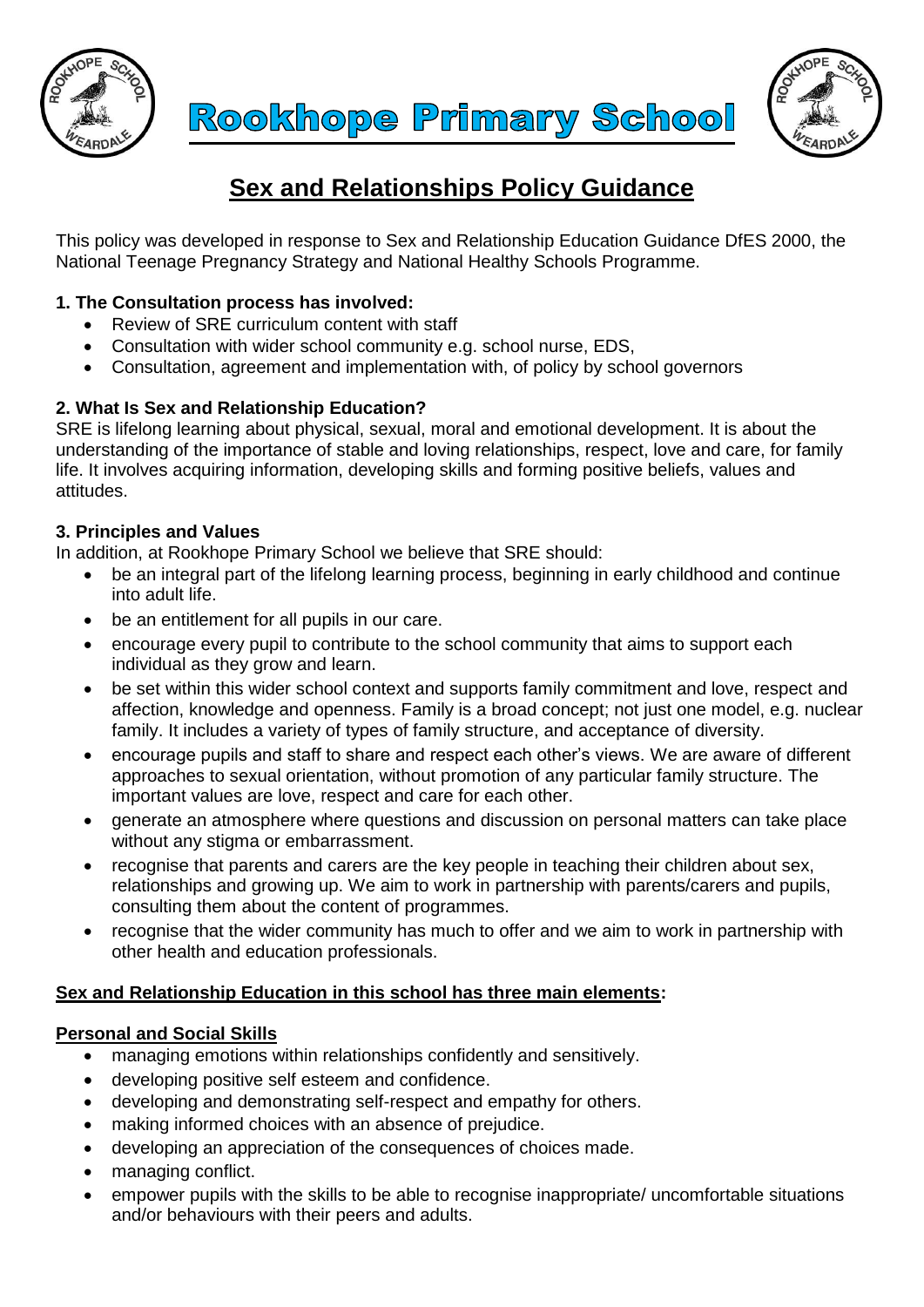# **Attitudes and Values**

- learning the importance of values, individual conscience and moral choices.
- valuing family life, stable and loving relationships
- learning about the nurture of children.
- demonstrating the values of respect, love and care.
- exploring, considering and understanding moral dilemmas.
- developing skills including negotiation and decision making.
- challenging myths, misconceptions and false assumptions.

#### **Knowledge and Understanding**

- learning and understanding about physical and emotional development at appropriate stages.
- learning about reproduction, human sexuality, personal health, emotions and relationships.
- learning about where to go for help or advice in school and how to access a range of local and national support agencies

#### **4. Aims**

The aim of SRE is to provide balanced factual information about physical and emotional changes, together with consideration of the broader emotional, ethical, religious, and moral dimensions of sexual health. Our SRE programme aims to prepare pupils for an adult life in which they can:

- develop positive values and a moral framework that will guide their decisions, judgements and behaviour.
- have the confidence and self esteem to value themselves and others and respect for individual conscience and the skills to judge what kind of relationship they want.
- understand the consequences of their actions and behave responsibly within personal relationships.
- avoid being pressured into uncomfortable or dangerous situations.
- communicate effectively by developing the appropriate language for sex and relationship issues.
- develop awareness of their sexuality, challenge sexism and prejudice, and promote equality and diversity.
- have sufficient information and skills to protect themselves in a variety of situations.
- be aware of sources of help and acquire the skills and confidence to access advice and support if necessary.

# **5. Organisation and Content of Sex and Relationship Education**

Sex and relationship teaching will normally be taught as part of our PSHE or Science lessons. PSHCE lessons focus more on the emotional aspects of development and relationships and Science lessons will focus on the physical aspects of puberty and reproduction. It will be taught by class teachers and in the case of Years 5 and 6 there will also be input from the school nurse to deliver sessions about puberty. Resources and expertise from appropriate outside agencies may be utilised alongside teaching staff within the framework of this policy.

We will offer a graduated, age-related programme of SRE from Early Years through to Year 6.

As part of the Science National Curriculum children are required to learn: Key Stage 1

- That animals including humans, move, feed, grow, use their senses and reproduce
- To recognise and compare the main external parts of the bodies of humans
- That humans and animals can produce offspring and these grow into adults
- To recognise the similarities between themselves and others and treat others with sensitivity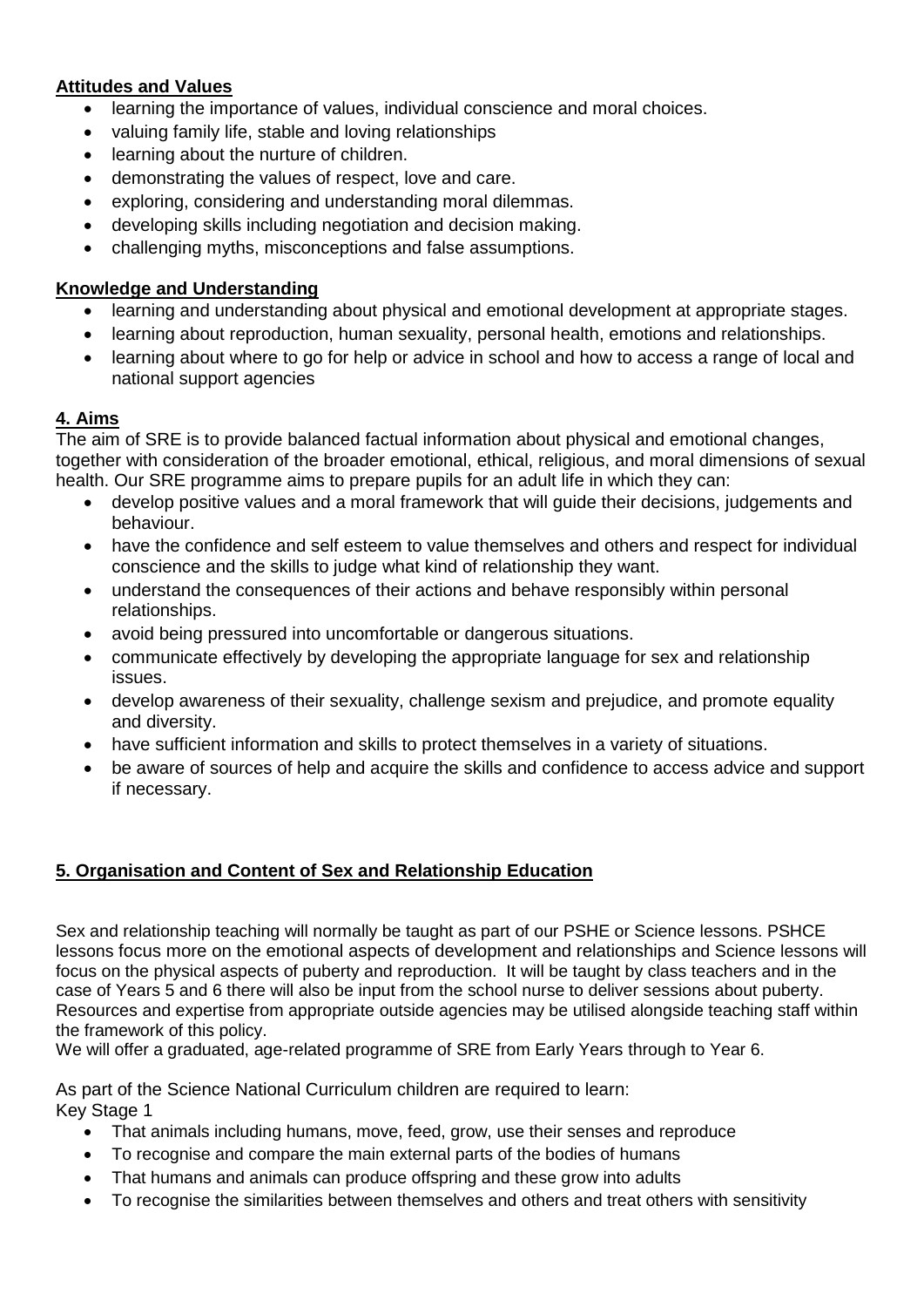Key Stage 2

- That the life processes common to humans and other animals include nutrition growth and reproduction
- The main stages of the human life cycle

Any SRE lesson may consider questions or issues that some pupils will find sensitive. Before embarking on these lessons ground rules are established which prohibit inappropriate personal information being requested or disclosed by those taking part in the lesson.

When pupils ask questions, we aim to answer them honestly at an age appropriate level and within the ground rule established at the start of the sessions. If it is felt that answering a specific question would involve information at a level inappropriate to the age and development of the rest of the pupils, the question will be dealt with individually at another time.

# **6. Inclusion**

#### *Ethnic, Cultural and Religious Groups*

We intend our policy to be sensitive to the needs of different ethnic, cultural and religious groups. We encourage parents /carers to discuss any concerns with the Head teacher.

#### *Pupils with Special Needs*

We will ensure that all pupils receive sex and relationship education, and we will offer provision appropriate to the needs of all our pupils, taking specialist advice where necessary. *Sexual Identity and Sexual Orientation* 

We aim to deal sensitively and honesty with issues of sexual orientation, answer appropriate question and offer support. Pupils, whatever their developing sexuality need to feel that sex and relationship education is relevant to them.

#### **7. Right of Withdrawal of Pupils from Sex and Relationship Education**

Some parents prefer to take the responsibility for aspects of this element of education. They have the right to withdraw their children from all or part of the sex and relationship education except for those parts included in the statutory National Curriculum (i.e. in Science lessons). We would make alternative arrangements in such cases. Parents are encouraged to discuss their concerns and / or decisions with the Head teacher at the earliest opportunity. Parents are welcome to review any SRE resources the school uses.

# **8. Confidentiality and Safeguarding**

It should be made clear to pupils that all adults in school cannot guarantee absolute confidentiality. This should be made clear when forming the class Ground Rules.

A child under 13 is not legally capable of consenting to sexual activity. Any offence under The Sexual Offences Act 2003 involving a child under 13 is very serious and should be taken to indicate a risk of significant harm to the child. Cases involving under 13's should always be discussed with the nominated school child protection lead.

Under the Sexual Offences Act, penetrative sex with a child under the age of 13 is classed as rape. Therefore, in all cases where the sexually active young person is under 13, a referral should be made to Social Care Direct identifying the young person, and the sexual partner if known. Following this, a Strategy Meeting or discussion will be held. The meeting will involve a Team Manager, Social Worker, Police, Health Worker, Education and Welfare and other relevant agencies, to discuss appropriate next steps.

Where the allegation concerns penetrative sex, or other intimate sexual activity occurs, there would always be reasonable cause to suspect that a child, whether girl or boy, is suffering or likely to suffer significant harm. All cases involving under 13's should be fully documented including detailed reasons why decisions were made not to share information.